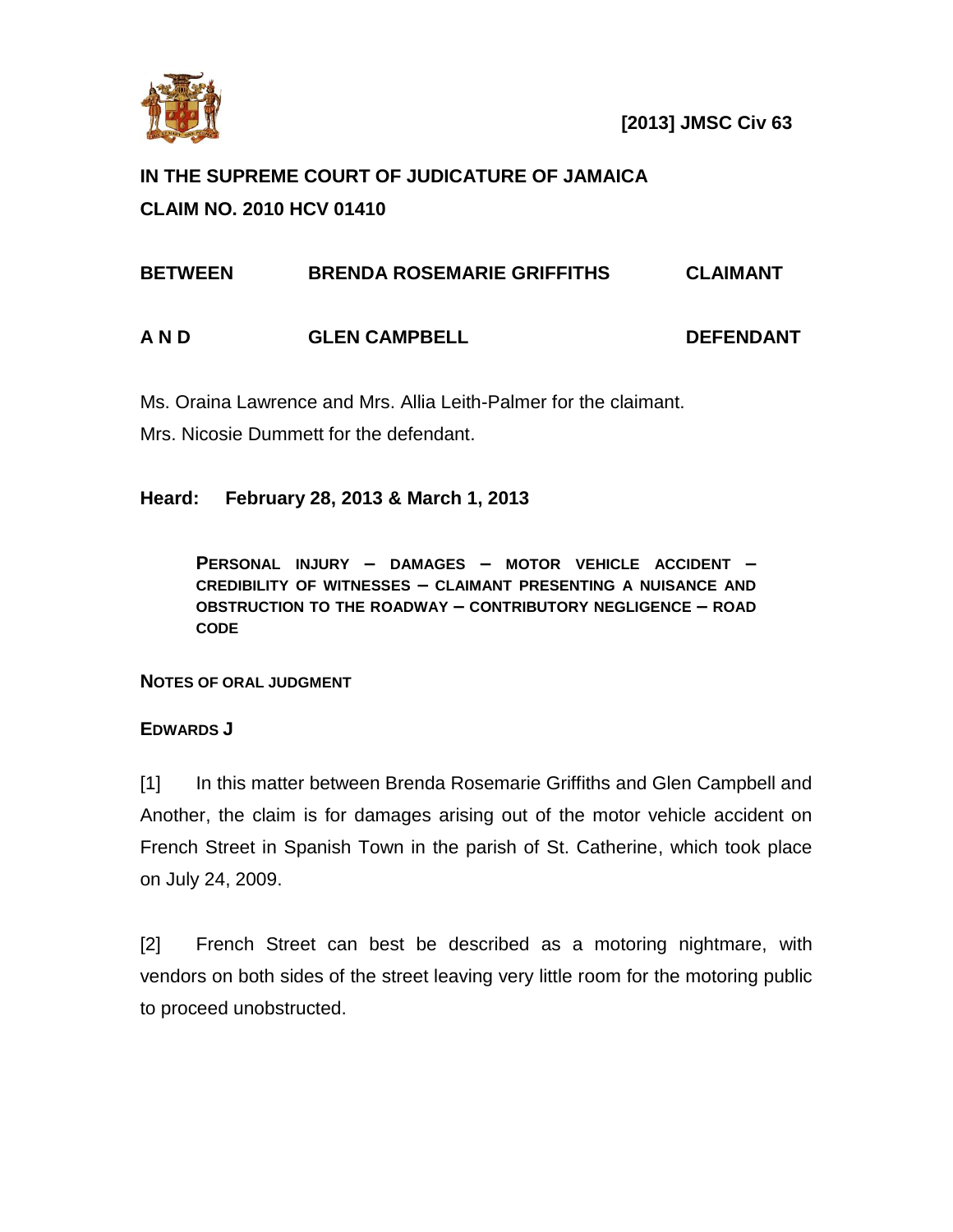[3] French Street is a one-way street. The accident out of which this claim arises, occurred whilst the  $1<sup>st</sup>$  defendant was negotiating the street at a time, described by the parties, as a busy market Friday.

[4] The claimant is Brenda Rosemarie Griffiths who was hit by the motor car being driven by the  $1<sup>st</sup>$  defendant and owned by the  $2<sup>nd</sup>$  defendant and who suffered injury to her right ankle, described in the medical report as an ankle strain.

[5] Even though the particulars of claim filed by the claimant stated that she was on the sidewalk, she conceded in evidence that she was in fact on the roadway. And even though in the Particulars of Claim she asserted that the defendant was driving fast, it was in fact her evidence that he was driving so slowly that having hit her on her right buttock she was knocked down from behind. She said she started to get up, fell backward, looked and saw the car coming and it ran over her right foot.

[6] She claimed the following injuries as a result: Acute tenderness over the right sacroiliac joints, painful movement to the right hip joint, injury to the right knee and sprain to the right ankle.

[7] All the parties agree that the claimant was hit down by the car driven by the  $1<sup>st</sup>$  defendant, which is owned by the  $2<sup>nd</sup>$  defendant. The defendants admitted that the driver, who was the  $1<sup>st</sup>$  defendant, did not see how the accident occurred and therefore, can give no account of how it occurred.

[8] The passenger in the motor car, who was the  $2<sup>nd</sup>$  defendant, gave an account that she saw a lady to the right of the car and that when she saw her she heard someone cry out and she saw the woman fall on her buttocks. She said she did not see when she was hit but she looked through the window and saw the car on the woman's foot.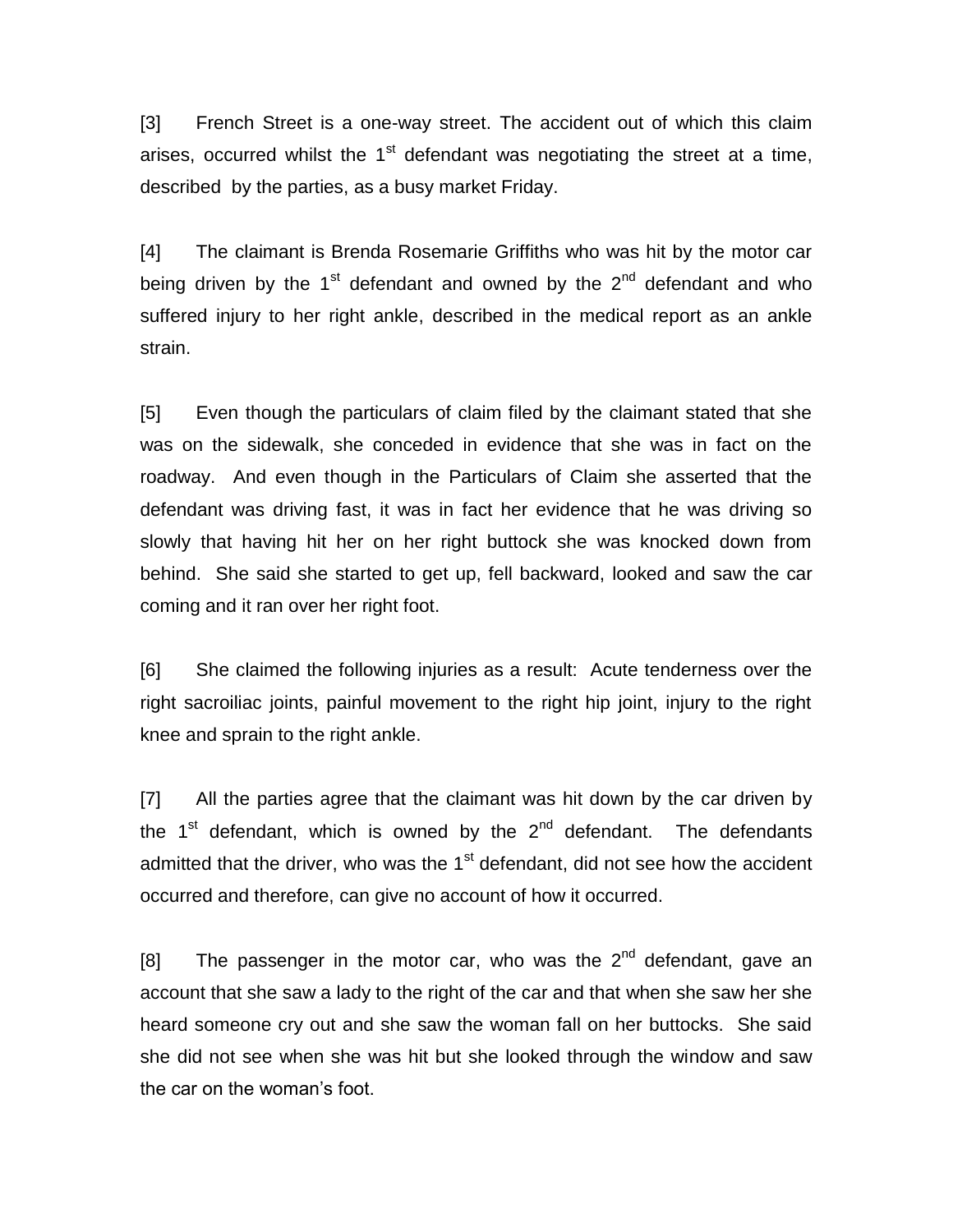[9] The problem with this case as I find it, is that there is evidence, undisputed, of her being hit by the defendant's motor vehicle, but the only version of how she came to be hit is hers. There is no contrary version credibly put forward by the defendant. However, that is not to say that I found the claimant herself to be entirely truthful.

[10] The passenger, the  $2^{nd}$  defendant, though she saw the claimant standing, did not say the claimant was in the path of the motor car or that she saw the claimant step out into the path of the motor car. She could only say that she saw the lady standing, heard someone cry out and saw her fall on her buttocks and having looked out the window of the car, saw the car on the lady's foot.

[11] Whilst one can make assumptions based on the state of the claimant's evidence; for instance, if the claimant was within the harbour created by two carts, six feet apart, when she was hit, why didn't the car not hit the cart nearest to her or either of them? One assumption could probably be that she must have stepped out of the safe harbour created by these carts into the path of the car. Unfortunately, assumptions are not facts and while it is an inference that may be drawn, it is not an inescapable inference when this is juxtaposed against the clear evidence of the passenger.

 $[12]$  The  $2<sup>nd</sup>$  defendant said she saw the lady standing before the car ran over her foot. I have no choice, in the absence of any other explanation but to accept the claimant's version of how it occurred and I find that the  $1<sup>st</sup>$  defendant, the driver of the motor car is liable and the passenger as the owner of the motor car, having the driver acting as her agent, her lawful agent on that occasion, vicariously liable.

[13] The defendants raise the issue of contributory negligence and the question the court has to ask itself is this; was the claimant contributory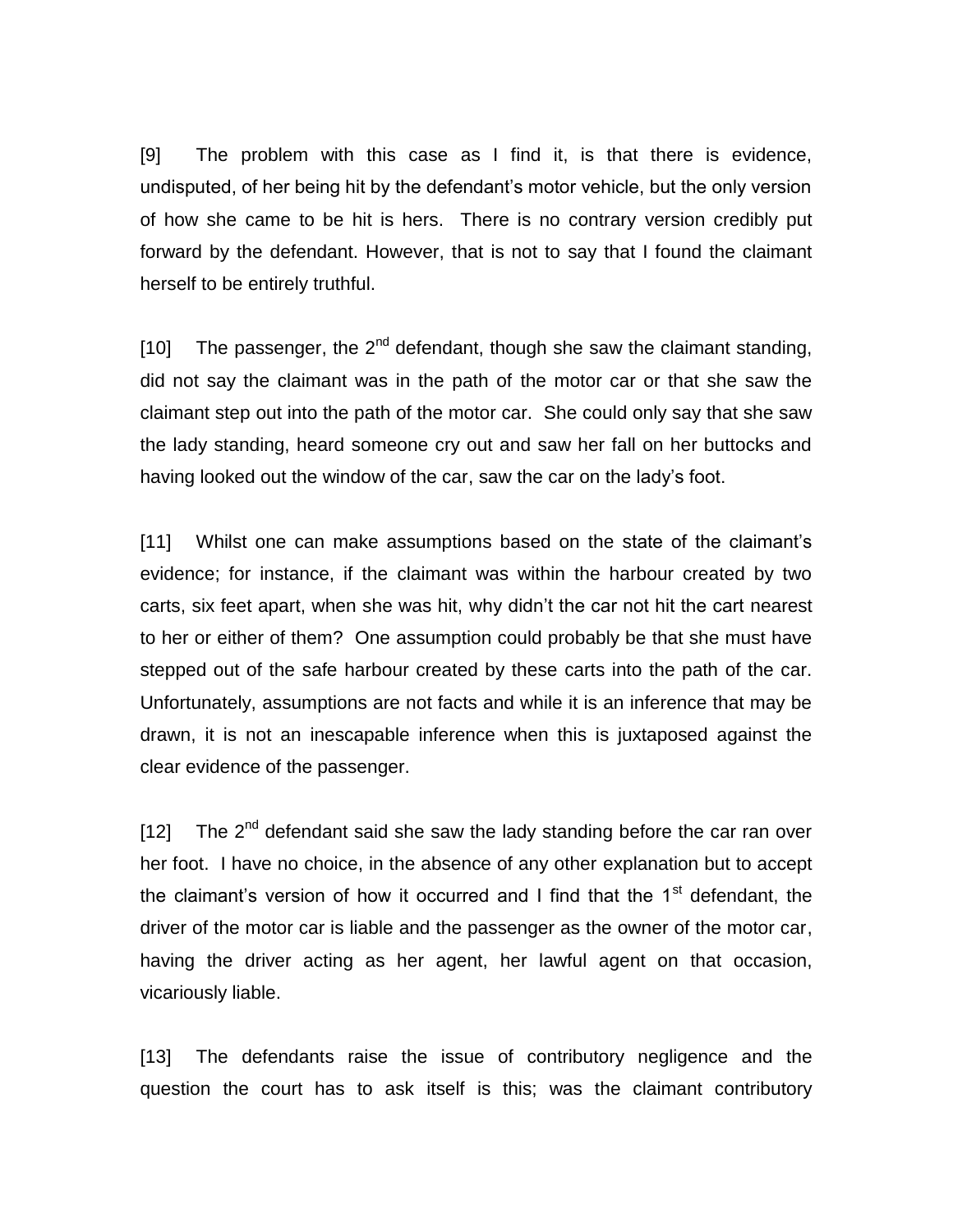negligent? We start with the principle that all persons have a right to walk on the road as pedestrians and drivers should exercise reasonable care whilst driving on the road. A special duty may be imposed on a driver in circumstances in relation to the speed and manner in which he travels on the road, the warning which he may give and should give and the part of the road on which he drives the motor vehicle.

[14] The authority I cite for the above proposition is, **Chapman v The Post Office** (1982) RTR 165. A person standing on a curb is not negligent if that person is struck down by a motor car, even if the person is leaning out slightly and even if the person had his or her back to the traffic. Neither are they negligent if that person went out a inch or two into the roadway, because pedestrians have an equal right of access to the roadway as does a motorist.

[15] However, different considerations arise if the pedestrian pose a nuisance to the road or on the road and in this regard nuisance is defined as the unlawful interference with another person's use or enjoyment of land or some right over or in connection with the land. If a person or if a person's right of free passage of a highway or a roadway is subject to interference he has an action just as he would have if he had a private right of way which was obstructed.

[16] Now nuisance to a highway or roadway, and in this case it is a roadway, consists in obstructing it or rendering it unsafe or dangerous. In this particular case it was the claimant's assertion that she was on the roadway, that is, French Street, between two carts, with her back to the oncoming traffic buying produce from the cart nearest to her. Both herself and the cart were on the road way. The cart was described by the defendant as about three and a half feet wide; neither her body or the cart was on the curb or on the sidewalk. She was not leaning slightly off the curb, neither was she a few inches into the roadway. She was several feet onto the roadway and so were the carts.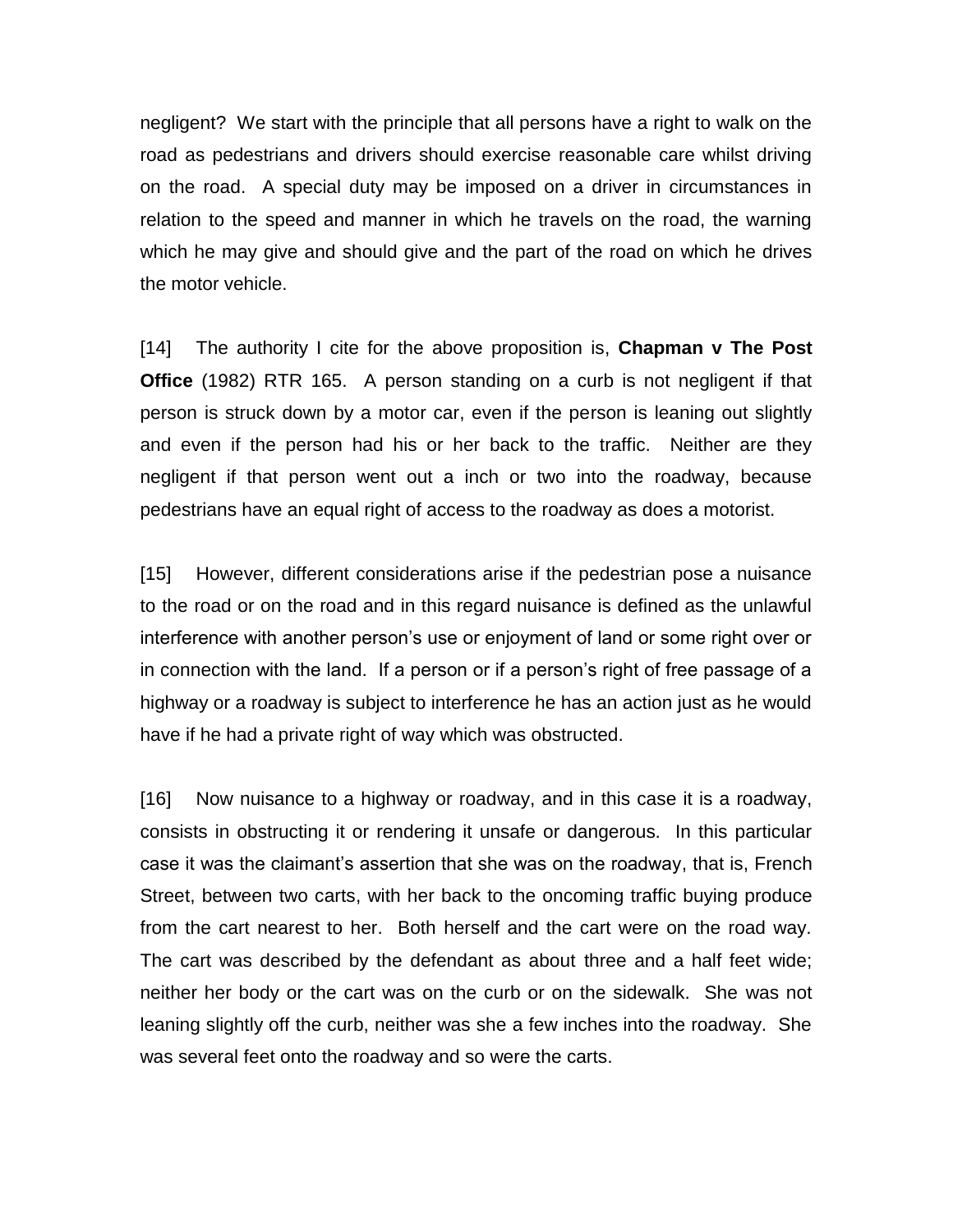[17] I find as a fact that she and the cart were out onto the roadway in such a manner as to confine vehicular traffic to a small space within which to drive and maneuver at a slow pace.

[18] I find as a fact that both the claimant and the vendor from whom she was purchasing were obstructing traffic, along with all the other vendors on French Street on that Friday. Both the vendor and the claimant were being a nuisance on the roadway, having left only a narrow path on which the motoring public had to negotiate the street to go about their lawful business. To find otherwise is to place the defendants in the position of being insurers of the safety of all those who act as a nuisance on the roadway and obstruct the roadway.

[19] I find the claimant is liable as being an obstruction and a nuisance on the roadway. I cannot ignore the clear principle that a pedestrian has a duty to use the road with care and to look out for his or her own safety. Counsel for the defendants cited verbatim from the Road Users Guide (the Road Code) and quoted the said principles as I have outlined them.

[20] The only question remaining therefore, is the proportional rate of liability having found the claimant contributory negligent. In the instant case and taking into consideration the onerous duty placed on drivers even in the face of undisciplined and unrepentant pedestrians in this country, the 1<sup>st</sup> defendant ought to have seen the obstruction and taken some evasive action. There is no evidence that he saw the obstruction and took any evasive action. I, therefore, find the defendant seventy percent liable and the claimant thirty percent liable.

[21] I have taken into consideration the authority cited by the defendants of **Errol McDonald v Zoukie Trucking Services**, HCV 1374 and delivered 6<sup>th</sup>, 7<sup>th</sup> and 14<sup>th</sup> April, 2011, a judgment of the Honourable Mrs. Justice Mangatal and the case of **Rodney Williams v Rohand De Roche** Civil Claim No. 111 of 2008 from the St. Vincent Supreme Court as persuasive authority.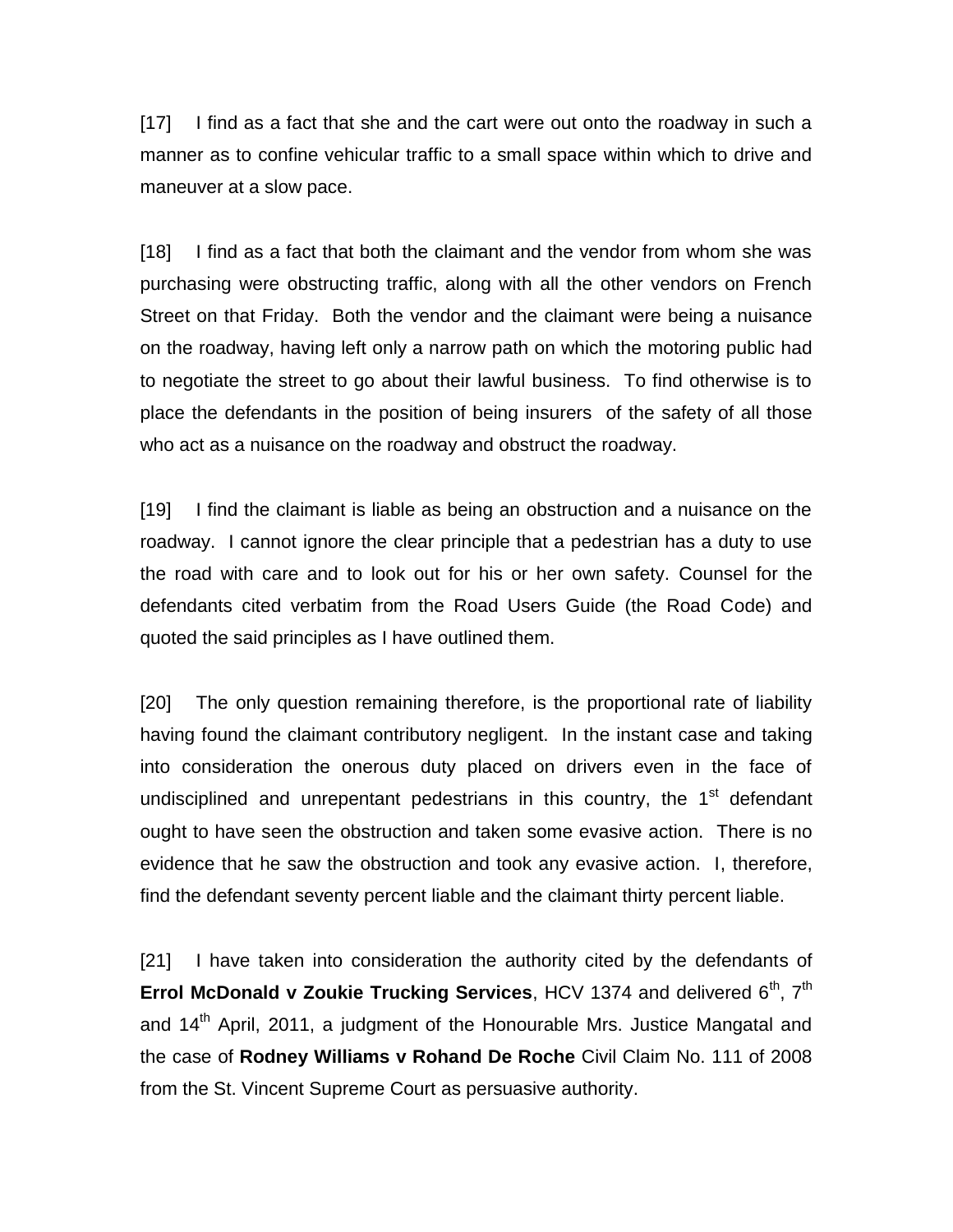[22] Now on to the question of damages. I begin first with general damages. Having looked at the medical evidence the claimant was treated at the Spanish Town Hospital; she was X-rayed. The X-ray showed no bone injury or fracture. But it appears that she was treated with a plaster of paris and a back slab to the right ankle and was diagnosed with ankle spasm, painful swollen right ankle and was given analgesics. She later went to see Dr. Ravi Prakash Sangappa on July 31, 2009 at the Oasis Health Center in Spanish Town, St. Catherine and she was assessed as having right sacroiliac joint strain and right ankle strain. Again she was treated with analgesics and topical analgesics gel. Physiotherapy was recommended. She was also recommended to see an orthopedic surgeon, on the  $18<sup>th</sup>$  of August, 2009.

[23] She was seen again by Dr. Sangappa where she complained of pain and swelling to the right leg and ankle. On examination, she was seen to have diffused swelling of three by three centimeters to the right ankle with tenderness. It was found that the range of ankle movement was reduced. She was advised to continue with physiotherapy and was given more analgesics. Her prognosis at that time was a six months to a year recovery. She went back to the Spanish Town Hospital on October 9, 2009 where it was noted that she was feeling better. She was given an appointment for December 2009 which she did not keep. Her explanation to the court for failing to keep that appointment was that she went to see a private doctor.

[24] Following the advice to see an orthopedic surgeon, she went to Dr. Dixon who saw her on August 5, 2009. Dr. Dixon saw her on crutches which she was using to avoid weight bearing and noted that she was in discomfort.

[25] Dr. Dixon found tenderness over the right buttock in the ischial region. At that time her right leg was in a below knee cast and her X-ray showed no fracture to the right ankle. She was assessed by Dr. Dixon as having multiple blunt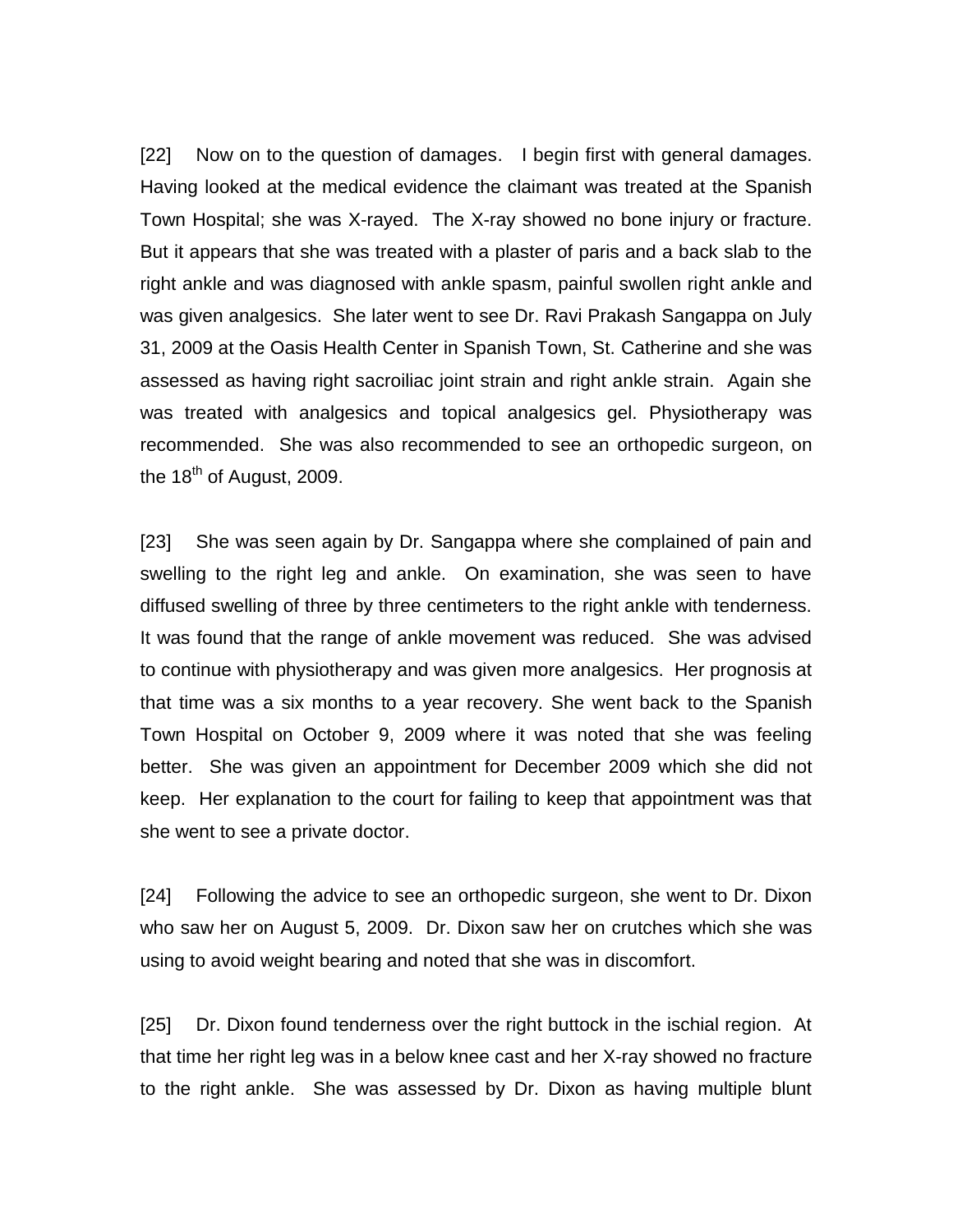trauma with a sprained ankle. She was advised to continue treatment at the Spanish Town Hospital and to return after her cast was removed.

[26] She was seen again by Dr. Dixon. She was also seen at the Spanish Town Hospital on September 30, 2009 where they removed her cast. And when seen by Dr. Dixon in December 2009, her pain in the right ankle was reduced. She complained of swelling after prolonged standing and walking but no abnormality was seen and she was discharged. Dr. Dixon noted incapacity of five months and significant improvement and he found that there was no permanent impairment and none was anticipated.

[27] The claimant in her witness statement said after the accident she was treated at Spanish Town Hospital and sent home with pain killers and antibiotics. She said a week later she was still in pain and she was given stronger pain killers which temporarily eased her pain. She said after the cast was removed she was given more pain killers and she did physiotherapy.

[28] She also claimed she was unable to work since the accident. In evidence she said the first time she started working was January of this year, 2013. She said standing too long made her feel pain and discomfort as well as swelling.

[29] In support of the claim for general damages, counsel cited the cases of **Maureen Golding v Conroy Miller** to be found in Khan, Vol. 6, page 62 and the award given at that time now updates to \$1,136,541.96. Counsel also cited **Garfield Scott and Donovan Cheddesingh v Phillip Campbell** and that award in this case now updates to \$1,324,373.57.

[30] The submission by the claimant is that a range of awards from \$1,000,000.00 to \$1,200,000.00 is a reasonable sum in this case. Maureen Golding had a fracture of the left fibula, which is in the ankle region. Garfield Scott had shock, contusion to the right shoulder and right hip, puncture wound to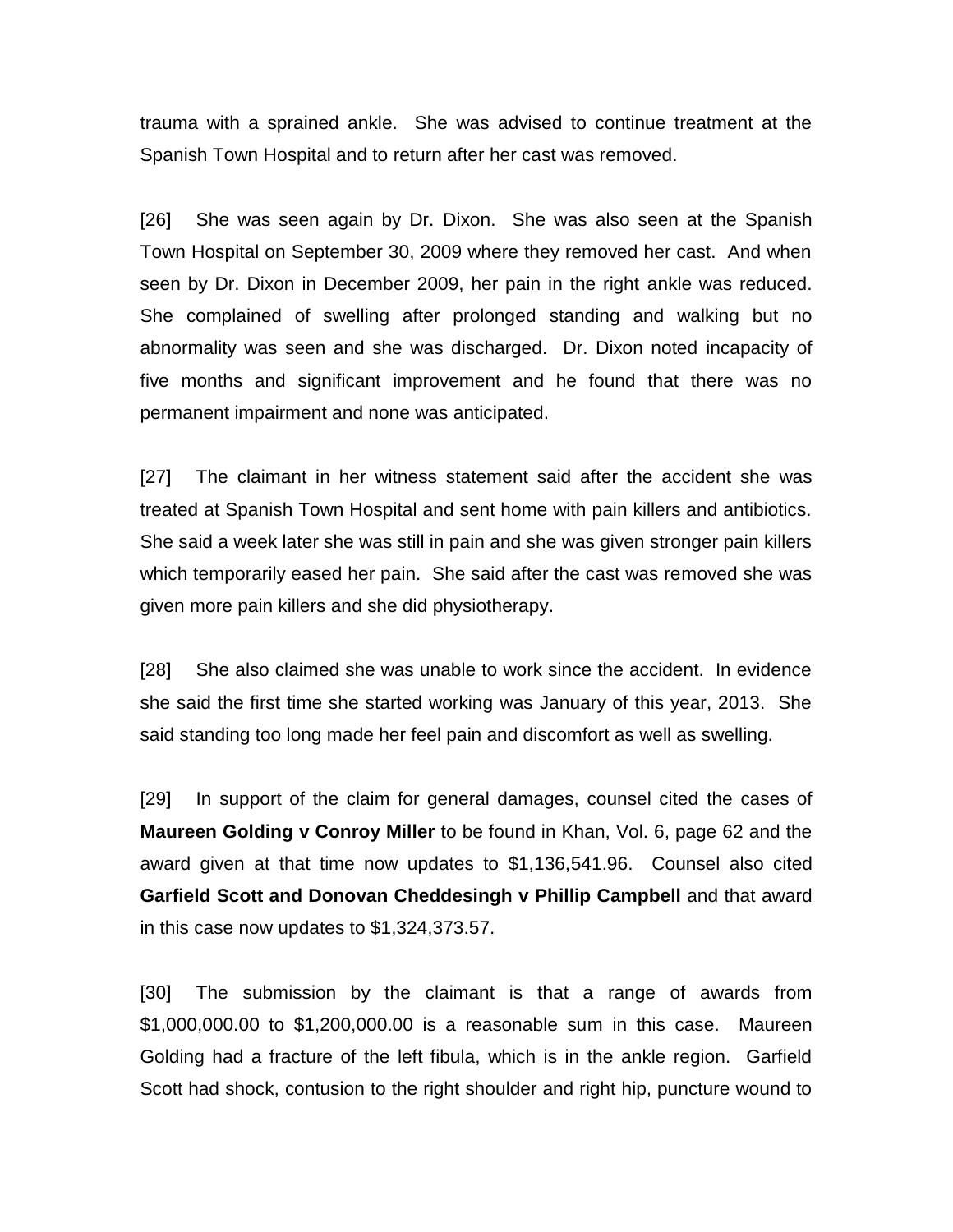the left forearm, pain across the shoulder and waist, swollen, painful and tender knee. I find the case of **Garfield Scott** to be unhelpful. I find that the case of **Maureen Golding** though it is similar with the injury to the same region, it was far more serious than in this case.

[31] Counsel for the Defendant submitted for consideration **Lenroy Lee v Commissioner of Police and the A.G.** to be found in Harrison's and that case was an ankle sprain. Counsel also cited the case of **Cynthia Wilks v Lenworth Phillips and Lionel Ricketts** also in Harrison's, which was also a wound to the ankle with bruises to the leg; the case of **Horace Allen v Tekel Barrett and Eastern Banana Estates** to be found in Volume 5 Ursula Khan, where the claimant had severe sprained right ankle, bruises to the right elbow, headache, cerebral concussion. He was placed on bed rest for two weeks with analgesics.

[32] Having considered the medical report, the statement made by the claimant and the cases cited, I find general damages in the sum of \$700,000.00 to be reasonable and appropriate in this case. The award in this case therefore is as follows: Special Damages is awarded in the sum of \$90,716.00 comprised as follows: \$65,716.00 for medical expenses; \$5,000.00 for transportation expenses; and \$20,000.00 for the cost of the medical report of Dr. Dixon, agreed by the parties even though there are no receipts; total of \$90,716.00 with interest at 3 percent from July 24, 2009 to the March 1, 2013.

[33] General Damages awarded in the sum of \$700,000.00 with interest at 3 percent from the  $23<sup>rd</sup>$  of March, 2011 to the 1<sup>st</sup> of March, 2013 to be apportioned 70/30. Cost is summarily assessed at \$228,500.00 comprised as follows: Summarily assessed according to the Table of Basic Costs, basic cost for entry of Final Judgment after trial, two Attorneys-at-Law \$94,000.00 for each additional date hearing, which is two additional days; \$48,000.00 times two which is \$96,000.00. From Table Two, additional fees to be added to the fees in Table One, attendance at Pre-trial Review \$24,000.00 plus attendance at hearing in